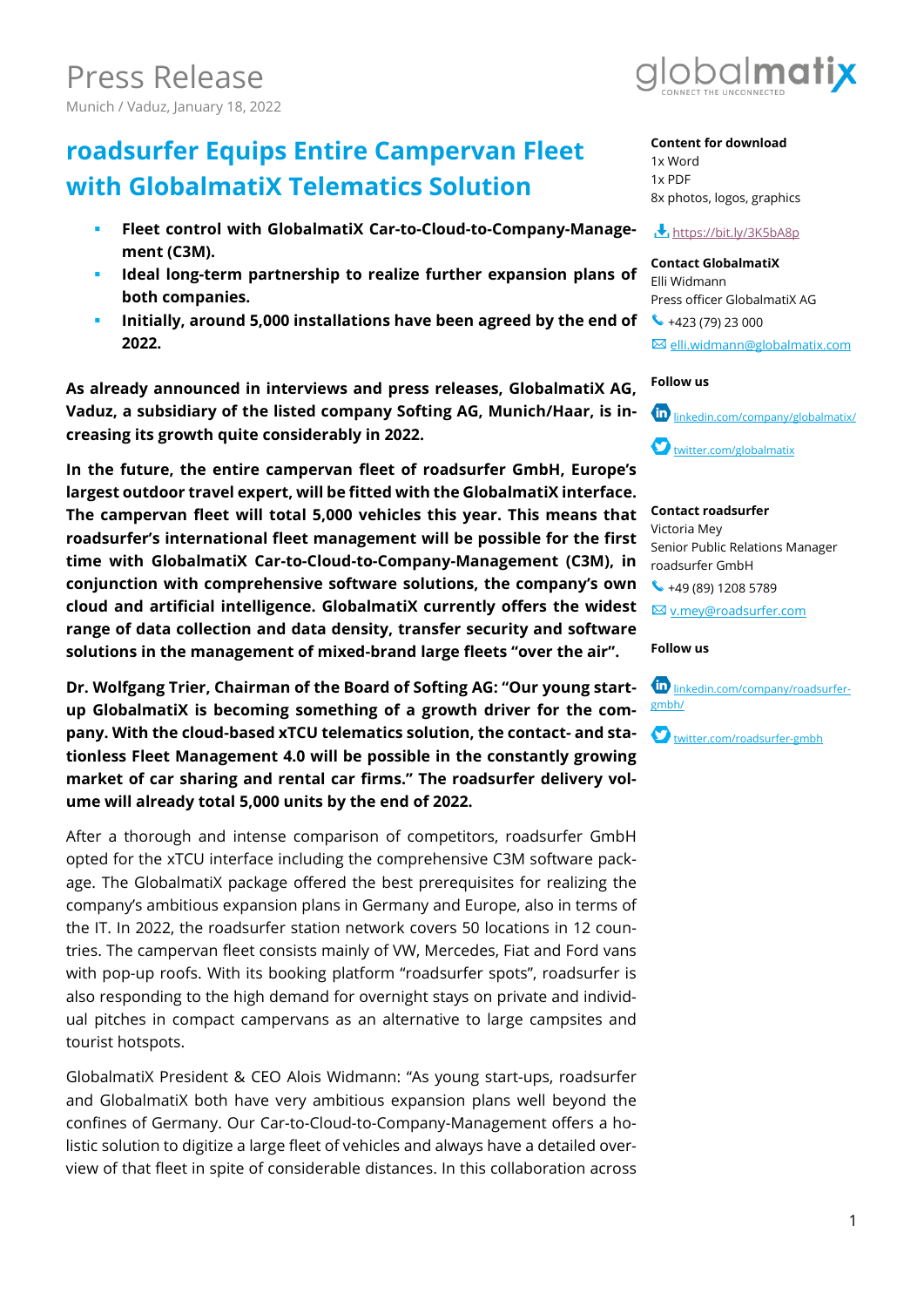# Press Release



Munich / Vaduz, January 18, 2022

countries, we can prove our capability and expand roadsurfer – different applications with only one quickly retrofittable control unit per campervan – easily and cost-effectively."

Markus Dickhardt, co-founder and CEO of roadsurfer: "The GlobalmatiX service portfolio will be a central component of our international expansion program and the digitization of our fleet. Long term, roadsurfer will be an ecological system for sustainable outdoor travel and for that we need smart solutions, particularly when it comes to fleet management, to be able to control our rapid growth in the best possible way."

The individualized service portfolio for roadsurfer is based on the GlobalmatiX xTCU Interface, an innovative 4G/LTE CAN diagnostic logger and next-generation GPS telematics gateway, in conjunction with proprietary firmware, a mobile network license including telecommunications and telematics platform (cloud). It includes the following;

- Fast installation of the xTCU in just a few minutes.
- Just one data transmission unit for all applications.
- Works without limitations regardless of the brand.
- **•** Comprehensive remote vehicle diagnostics.
- Early detection of impending defects, e.g. in the case of battery or engine defects.
- Reporting impending service intervals.
- Powering off vehicle components to avoid continued journey in the case of theft.
- Opening/closing of doors without any additional hardware.
- "Keyless to Go", collection/return of vehicle without contact / station-free.
- Final settlement upon vehicle return.
- Reporting accidents.
- **•** Detection of minor accidents, which are often not immediately visible, incl. damage report and cost calculation.
- Complete vehicle documentation (Car CV) with determination of current value when vehicle to be sold.
- Top security thanks to unique encryption technology Car-to-Cloud-to-Company.

## **About GlobalmatiX AG**

GlobalmatiX AG, a subsidiary of the listed company Softing AG, Munich/Haar, is a Mobile Virtual Network Operator (MVNO) headquartered in Vaduz, Liechtenstein, which offers mobile data communication for vehicles and machines of all kinds in Europe and North America, as needed in the areas of (partially) autonomous driving as well as in other "Connected Car Services" of vehicles and machines. The company uses its mobile network license to operate its own telecommunications and telematics platform. Agreements with leading mobile network operators ensure that GlobalmatiX has access to the best networks worldwide. This mobile data communication is enabled with the company's own eSIM (embedded SIM chip). This is how CANbusbased diagnostic data from mixed-brand vehicles and machines is made available in real time to the vehicle and machine fleet manager over secure cloud systems.

GlobalmatiX supplies vehicle manufacturers and telematics providers worldwide with an innovative 4G/LTE/5G CAN diagnostic logger and next-generation GPS telematics gateway for GPS positioning, tracking and remote vehicle diagnostics. This is needed for applications in the areas "Connected Car", (partially) autonomous driving, predictive vehicle diagnostics and the management of fleets of all sizes, makes and models. The smart Car-to-Cloud-to-Company-Management service is safeguarded against unauthorized access with a patented security process by "Security by Design" and certified to the highest OEM requirements. For further information go to [https://www.globalmatix.com/.](https://www.globalmatix.com/)